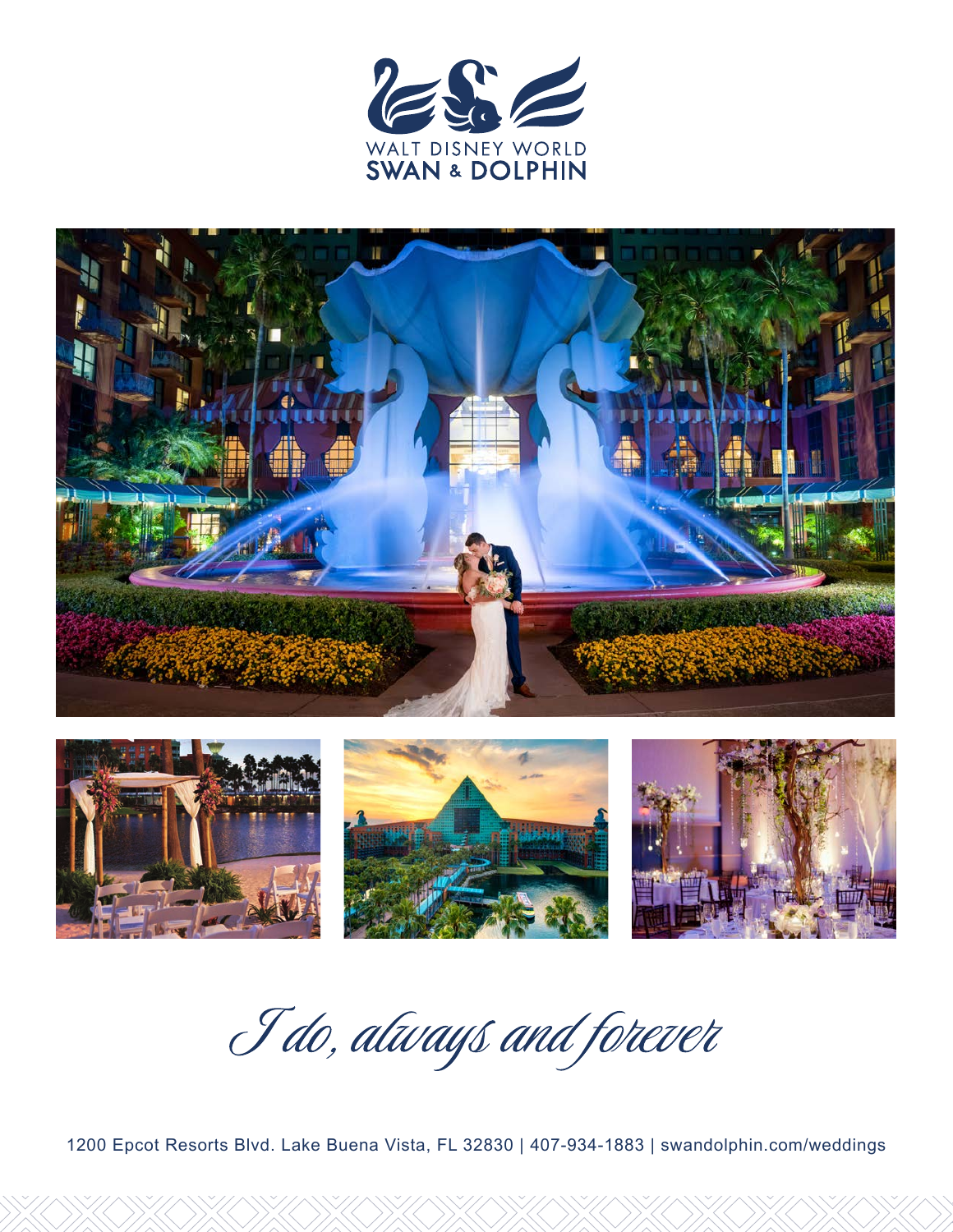PACKAGES Reception

*Includes all of the following for a four-hour period*

## Pre-Reception

One Hour Premium Open Bar Package

Selection of (3) Three Hors d'oeuvre Teasers (Hot and Cold Options)

One Displayed Classic

*Note: The Four Hour Open Bar will Include unlimited Beer, Wine and Liquor for all guests over the age of 21 years. Guests under 21 years will have unlimited soda, water and juice.*

## Dinner Reception

Three Hour Premium Open Bar Package (Additional Hours Available Upon Request)

Buffet or 2 Course Plated Meal Service

Champagne Toast for All Guests

Two Types of House Wine Served Tableside with Dinner

Wedding Cake (Sized According to Guest Count)





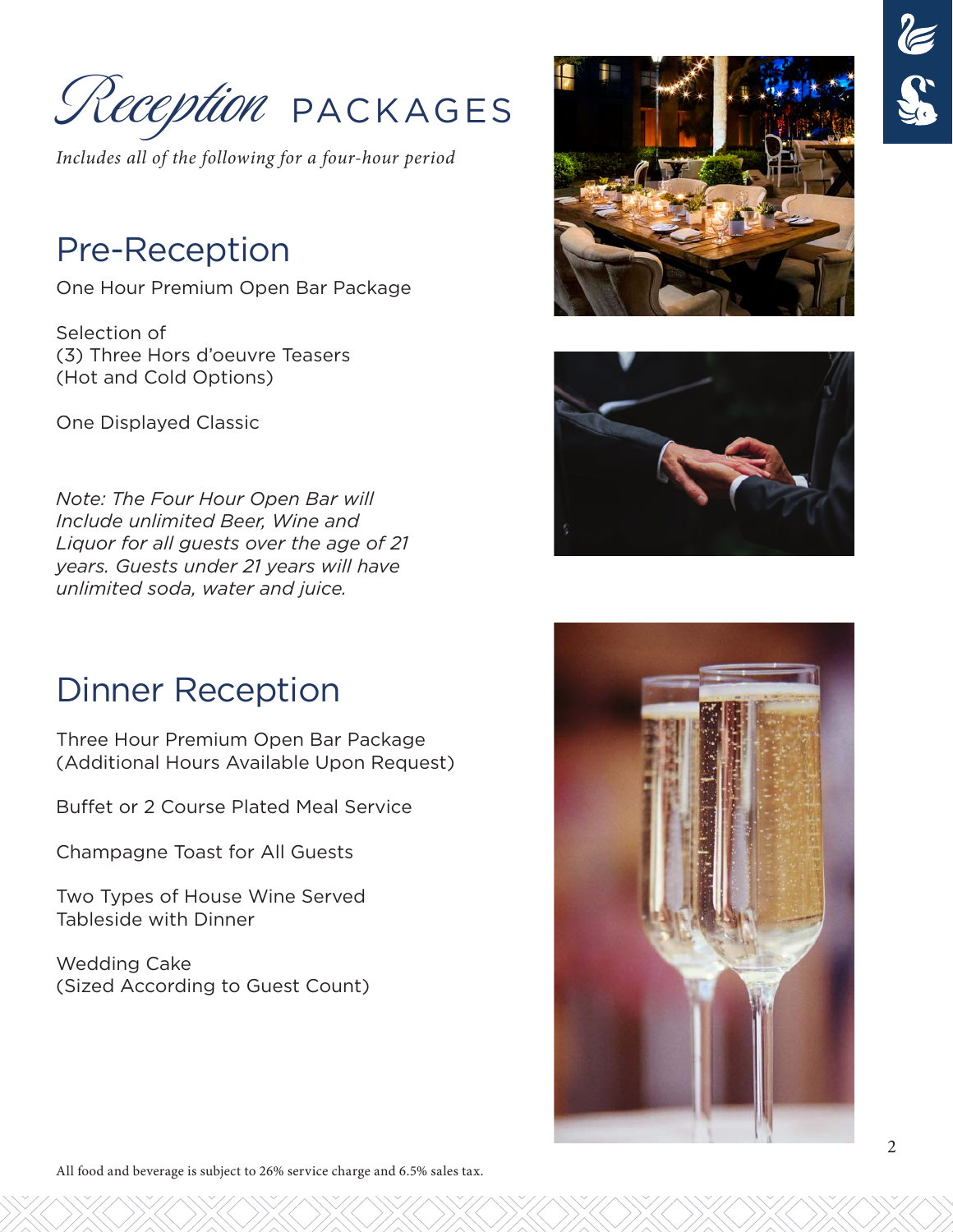

## All receptions include:

Floor length linen and napkins for all tables in white, black or navy blue

Round tall and short cocktail tables for the pre-reception

72" Round tables with seating up to 10 guests per table

Banquet chairs

Glassware, silverware and white china

Laminate wood dance floor and staging for entertainment

Votive candles (6 per table)

Table numbers

Private menu tasting for up to six guests (Upon executed catering contract and deposit collection)

Marriott Bonvoy<sup>®</sup> rewarding points of 2 points for every \$1

Discounted room block for overnight guest accommodations at Swan & Dolphin and Swan Reserve (Minimum guarantee of (10) sleeping rooms on one peak night. Based on availability)

Complimentary upgrade for couple and parents for one night based on availability

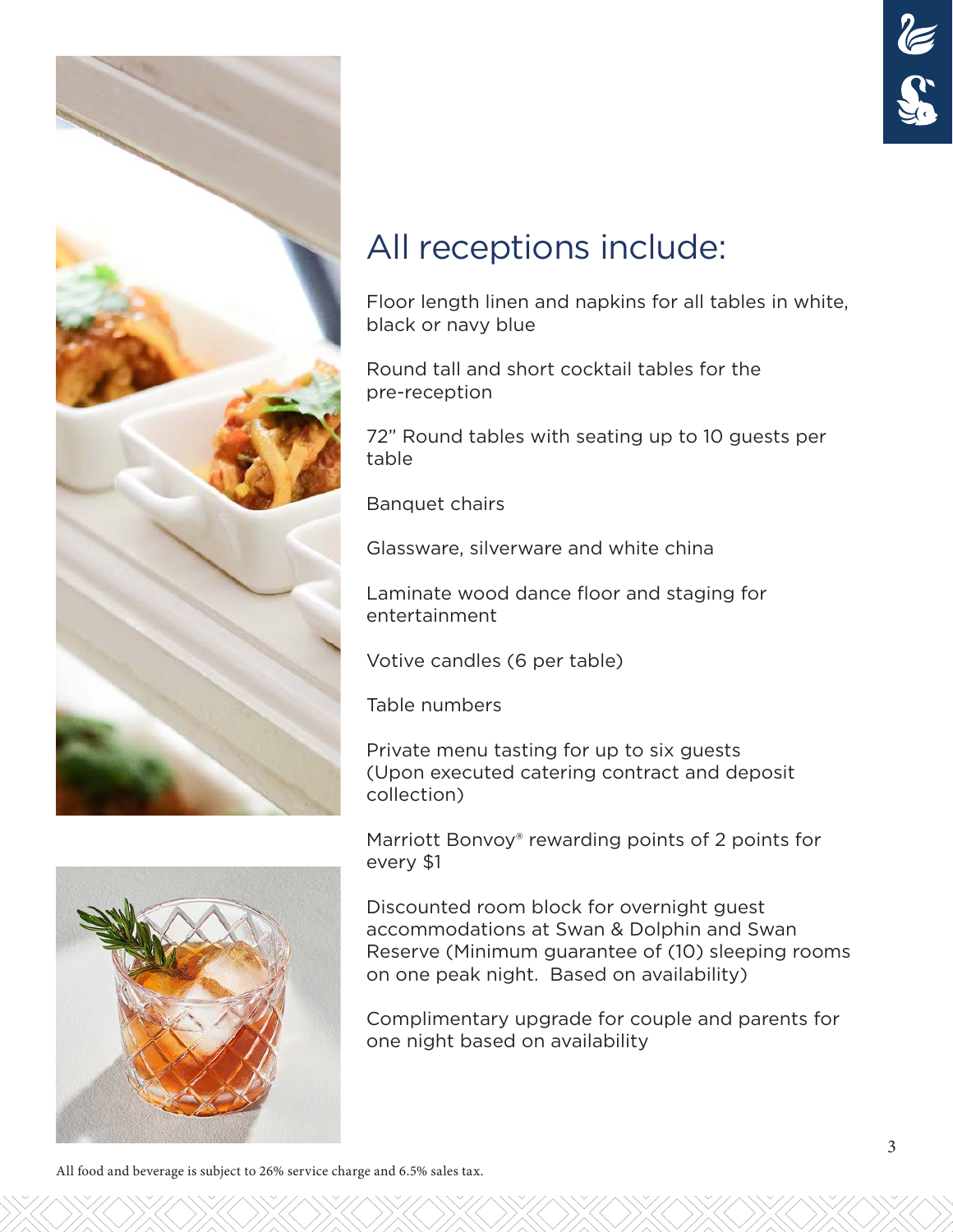Pre-Reception

*Select Three Teasers (Any Combination of Hot and Cold) The Couple will decide if the Teasers will be Butler Passed or Displayed from a Station*

## COLD TEASERS

## **Shots, Cones and Lollipops**

Bruschetta, Heirloom Tomato, Fresh Mozzarella, Basil Shot

Red Pepper Hummus, Pita Shot

Smoked Chicken, Lemon Thyme Aïoli Cone

"BLT" Applewood Smoked Bacon, Lettuce, Tomato Cone

Peppered Angus Beef, Tarragon Aioli Lollipop

Togarashi Seared Ahi Tuna Lollipop

## HOT TEASERS

#### **Chicken and Beef**

Thai Chicken Skewers, Thai Curry Sauce

Chicken Quesadilla Cones, Avocado Ranch

Buffalo Chicken Spring Roll, Blue Cheese Sauce

Short Rib & Manchego Empanada, Truffle Aioli

#### **Seafood**

Crab Cakes, Remoulade

Gochujang Glazed Jumbo Shrimp Skewers, Scallions, Toasted Sesame

Bacon Wrapped Scallops

#### **Vegetarian**

Cotija Cheese Arepa, Charred Tomato Salsa

Spanakopita

Asiago And Romano Cheese Arancini, Tomato Fondue

4 Kalamata Olive, Artichoke, Goat Cheese Tart, Basil Crème Fraiche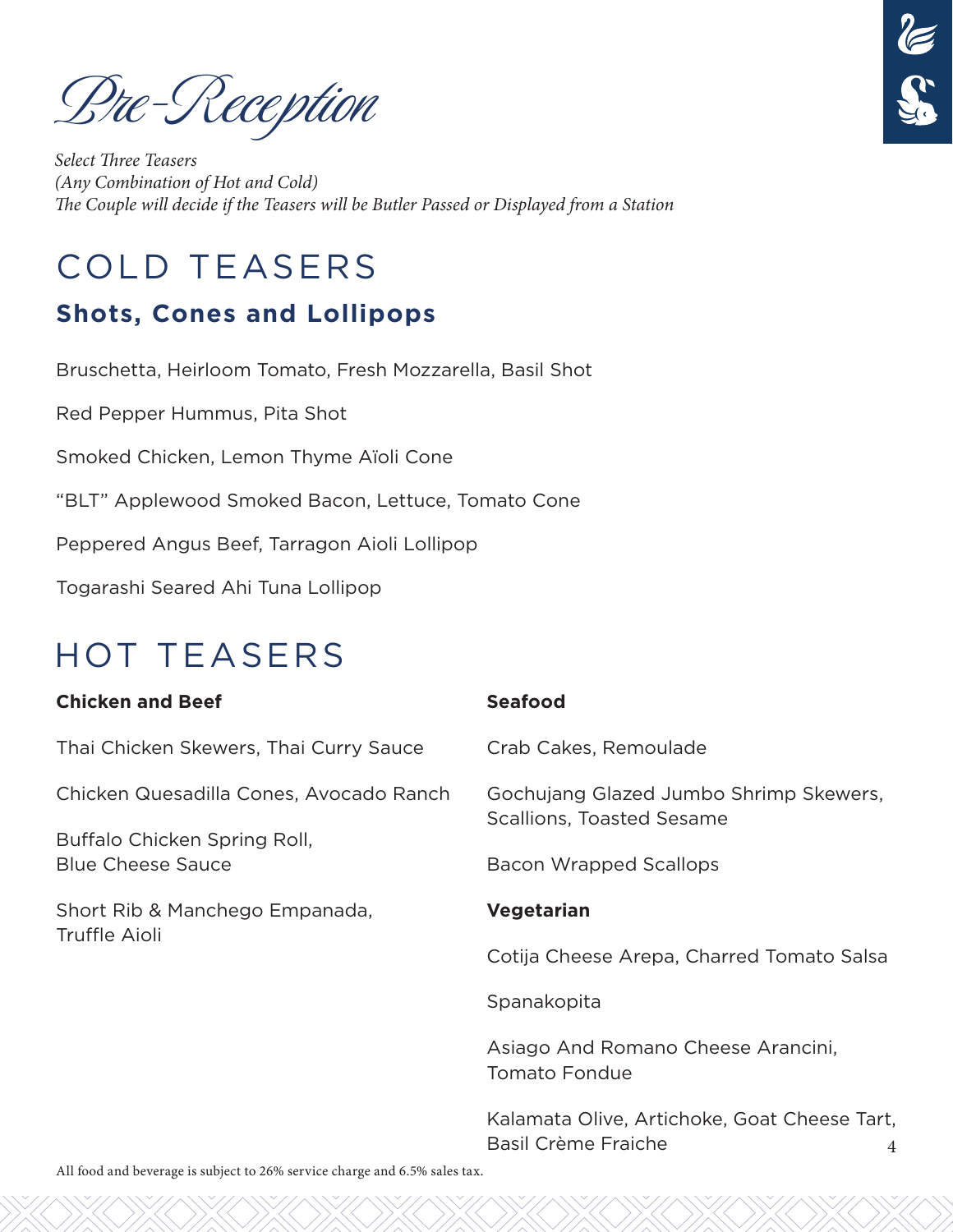## DISPLAYED CLASSICS

*Select One*

#### **Antipasti**

Imported Meats and Cheeses, Marinated Roasted Vegetables, Crusty Breads

#### **Artisan Cheese**

Domestic and Imported Cheese Display, Dried Fruit, Nuts, Fig Puree, Balsamic Syrup, Crusty Breads

#### **Assorted Dips**

Spinach and Roasted Garlic, White Bean-Mascarpone Cheese, Hummus, Gorgonzola-Candied Walnuts, Pitas, Lavosh, French Bread

#### **Crudité**

Seasonal Variety of Raw Vegetables, Asiago Cream and Herb Buttermilk and Hummus



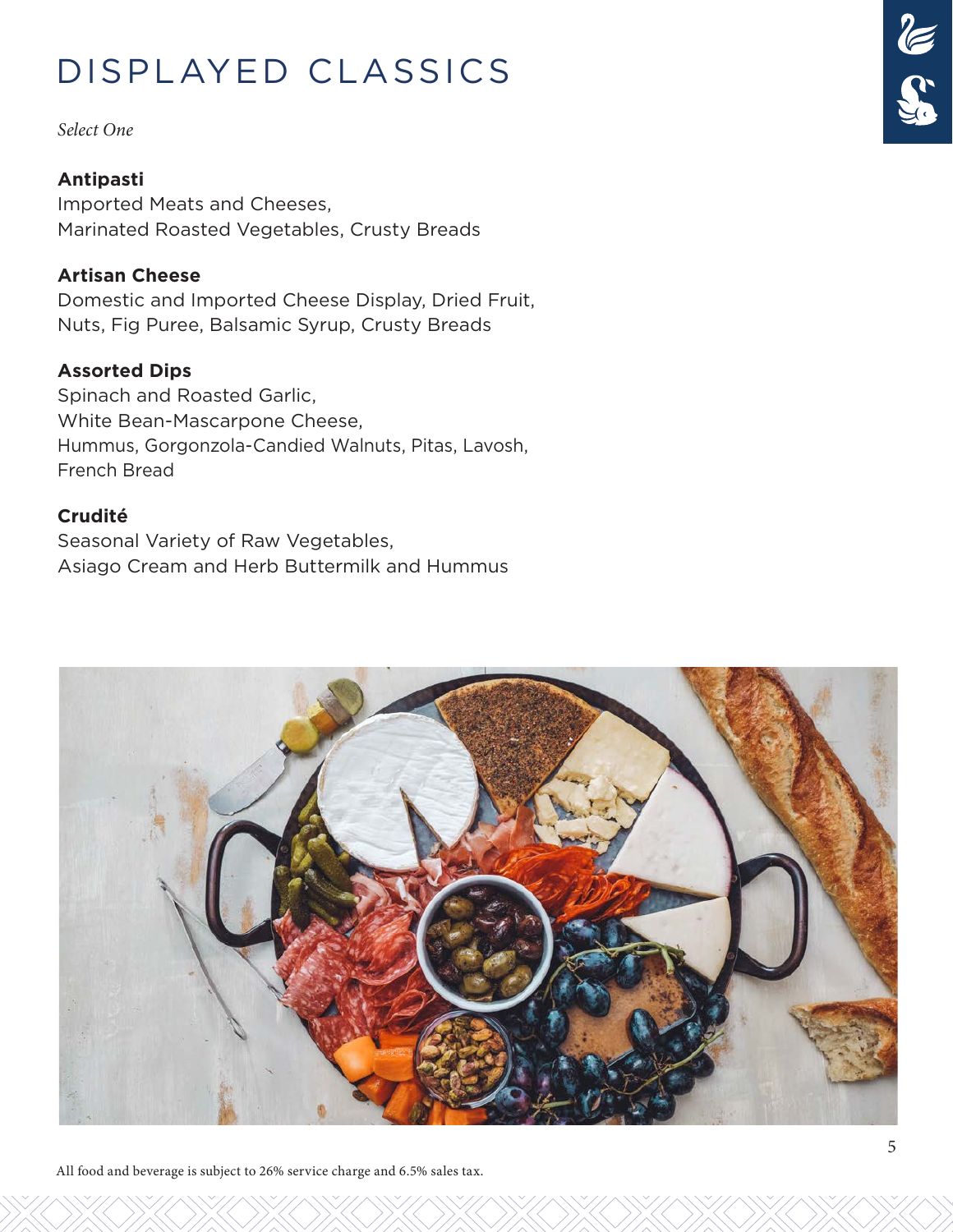Enhancements

## DISPLAYED STATIONS

#### **Raw Bar**

*Priced Per item*

Served with Bloody Mary Cocktail Sauce, Dijon Aioli, Red Wine Mignonette, Fresh Lemon Wedges

Seasonal East & West Coast Oysters \$6 each

Snow Crab Claws \$8 each

Caribbean White Shrimp \$7 each

King Crab Legs \$10 each

Shrimp Cocktail Steamrollers \$10 each

#### **Dim Sum**

Pork Gyoza, Barbecued Pork Buns, Shrimp Har Gow, Pork Shumai, Steamed Vegetable Dumpling, Soy, Chili Oil, Ponzu

Based on 4 pieces per person \*Attendant and power fees apply

\$20 Per Person

#### **Sushi Display**

Array of Sushi Rolls, Sashimi, Nigiri, Wasabi, Soy, Pickled Ginger, Chop Sticks

Based on 4 pieces Per Person

\$25 Per Person

#### **Falafel**

Chick Pea Croquettes, Tzatiki, Tahini Dressing, Iceberg, Tomato, Onion, Pickled Vegetable Relish, Harissa

Based on 1 per person \*Attendant and power fees apply

\$15 Per Person

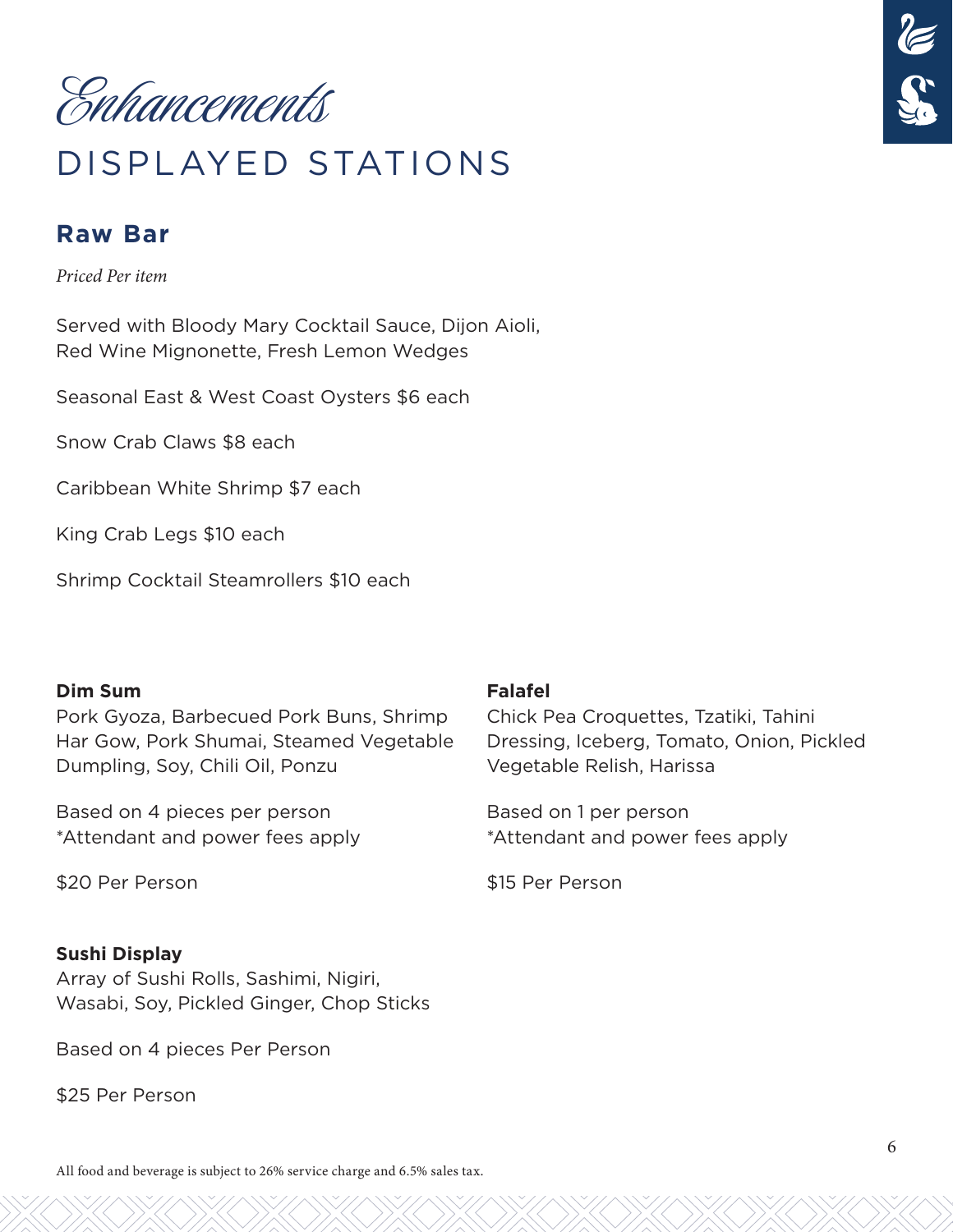Dinner Selections

#### Plated Dinner

*Our wedding package plated dinners include two courses- the salad and entrée.*

*All Meals include Artisan Rolls, Butter, Freshly Brewed Starbucks 100% Colombian Coffee, Decaffeinated Coffee and Selection of Herbal Teas.*

#### "Choice of" Entrée Selection

*A maximum of 3 entrée choices (including vegetarian) may be selected in advance for your guests. All entrée choices must be given ten working days prior to the event. For multiple entrée selections, the highest priced entrée shall prevail. The same starch and vegetables shall be selected for all the entrée choices.*

#### Estimated Counts for Entrée Choices

*The estimated counts for each entrée choice of each wedding guest must be provided to the catering manager ten working days prior to the event. Then final counts for each entrée choice must be provided at the time of final guarantee (3 business days prior to the event). Each wedding guest must have an indicator of entrée selection on their escort or place card to be displayed at their place setting.*

## Salads

*Select One*

| Green And Red Oak Lettuce, Roma Tomato,     | Baby Iceberg Lettuce Wedge, Heirloom      |
|---------------------------------------------|-------------------------------------------|
| Florida Oranges, Mango-Passion Fruit        | Tomatoes, Blue Cheese, Crispy             |
| Vinaigrette                                 | Hobbs' Bacon                              |
| Local Baby Greens Florida Citrus, Hearts of | Hearts of Romaine, Black Batard Croutons, |
| Palm, Cucumber, Marcona Almonds, Banyuls    | Shaved Romano, Parmesan-Garlic            |
| Vinaigrette                                 | Vinaigrette                               |
| Tiny Lettuces, Poached Pear, Gorgonzola     | Baby Greens, Buffalo Mozzarella, Plum     |
| Fondue, Candied Georgia Pecans, White       | Tomato, Pine Nut Puree, Baguette          |
| <b>Balsamic</b>                             | Crostini, Tomato Vinaigrette              |

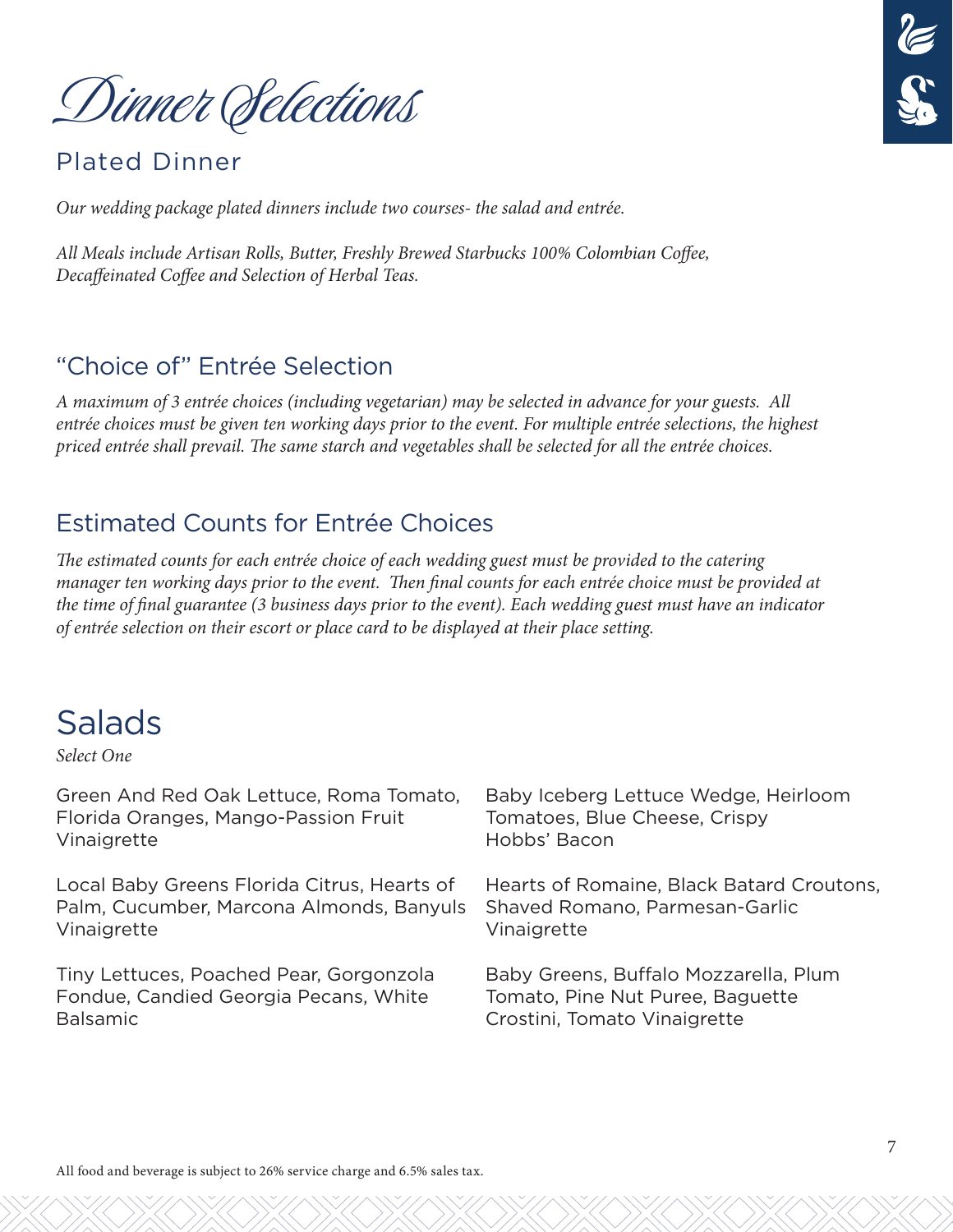

## Entrées

*Select One*

#### **Herb Crusted Chicken Breast**

Truffled Risotto Cake, Organic Vegetables, Pinot Noir Reduction \$160 Per Person

#### **Sautéed Florida Grouper**

New Crop Potatoes, Braised Frisee, Meyer Lemon Jus \$175 Per Person

#### **Roasted Filet Mignon of Beef**

Port Wine Reduction, Organic Asparagus, Potato Silk \$190 Per Person

#### **Buttermilk Brined Chicken Breast and Jumbo Shrimp**

Anson Mill White Cheddar Grits, Black Kale, Tomato Fondue \$182 Per Person

#### **All-Day Braised Beef Short Rib and Garlic Prawns**

Creamy Risotto, Seasonal Roasted Vegetables, Sauce Bordelaise \$197 Per Person

#### **Potato Gnocchi**

Roasted Vegetable Bolognaise, House Ricotta Cheese \$160 Per Person

All food and beverage is subject to 26% service charge and 6.5% sales tax.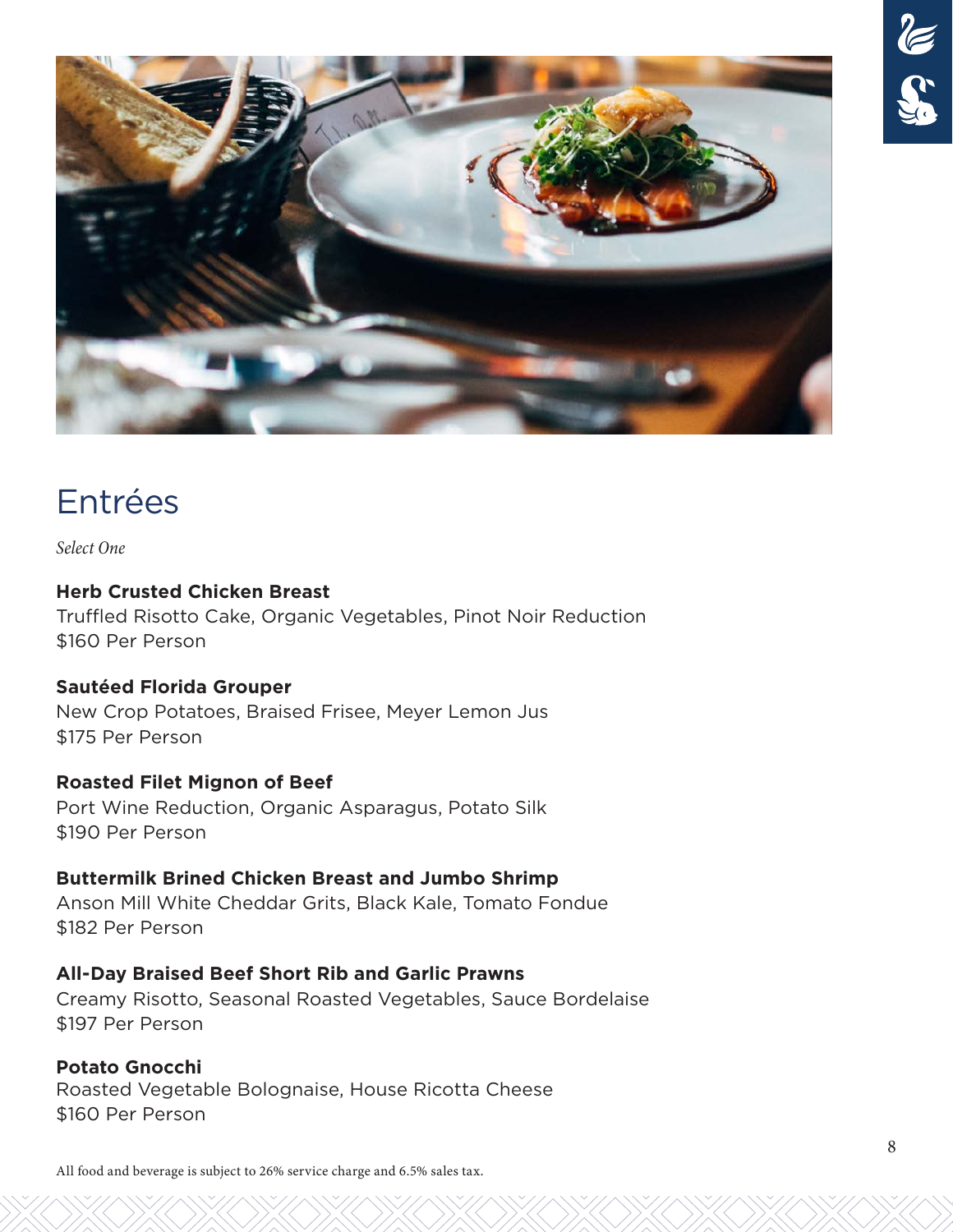Dinner Selections

## Buffet Dinner



#### **Garden Salad Bar**

Variety of Fresh Lettuce, Cherry Tomatoes, Cucumbers, Red Onions, Olives, Pepperoncinis, Walnuts, Shredded Cheddar, Citrus Vinaigrette, Creamy Buttermilk, and Blue Cheese Dressings

#### **Not So Traditional Waldorf Salad**

Caramelized Walnuts, Grilled Apples, Celery Root, Macerated Cherries, Chopped Romaine, Waldorf Dressing

## Included in Package

**Thyme Roasted Chicken Breast**  Charred Sweet Tomatoes, Roasted Garlic Jus

**Blackened Loch Duarte Salmon**  Ratatouille

**Seasonal Roasted Organic Vegetables**

## Sides

*Select Two* Creamed Spinach Truffle Whipped Potatoes Oven Roasted Asparagus Sautéed Mushrooms Country Smashed Potatoes Mashed Sweet Potatoes Creamy Risotto



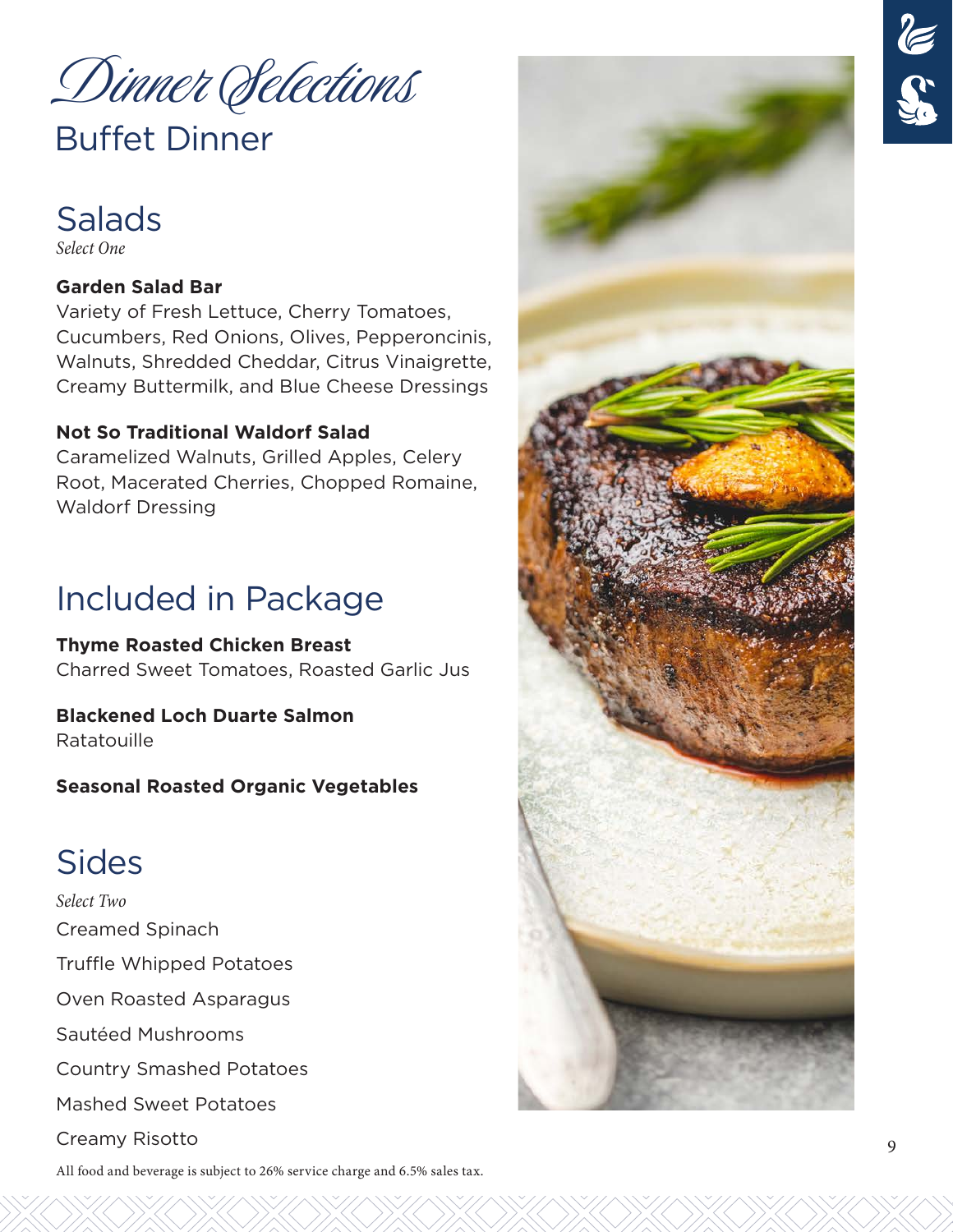## Action Station Selection

*Select One*

#### **Super Mac & Cheese\***

Creamy Mac & Cheese, Smoked Gouda, Cheddar and Gruyere Cheeses

#### **Toppings:**

Pancetta, Peas, Crab, Caramelized Onions, Toasted Panko Bread Crumbs

#### **La Pasta Pazza\***

Cheese Tortellini or Papparedelle Pasta, Marinara and Pesto Alfredo Sauces, Chili Flakes, Parmesan, Garlic Breadsticks

#### **Free Form Lasagna\***

Herbed Ricotta, Fresh Pasta Ribbons, Seasonal Organic Vegetables, Mushrooms, Pecorino

## Carving Stations Mini Desserts

#### **Herb Crusted Slow Roasted Beef Top Round\***

Horseradish Cream, Pommery Mustard, Mayonnaise

#### **Brined Turkey Breast\*** Served with Mustard, Mayonnaise, Turkey Veloute

**Roasted Smoked Ham\***  Tarragon Mustard Sauce

*Select One Choose Three - based on 1 of each Per Person*

Caramelized Banana Cream Éclair

Chocolate Crunch Dome

Cheese Cake Tart, Lemon Peel Mousse And Raspberry Coulis

Limoncello Cup Cake

Tiramisu, Espresso Coffee Soaked Lady Finger, Mascarpone Cream, Milk Chocolate Shaving

Pineapple Cream Tart, Caramel Mousse

Key Lime Tart

Mini Vanilla and Chocolate Cupcake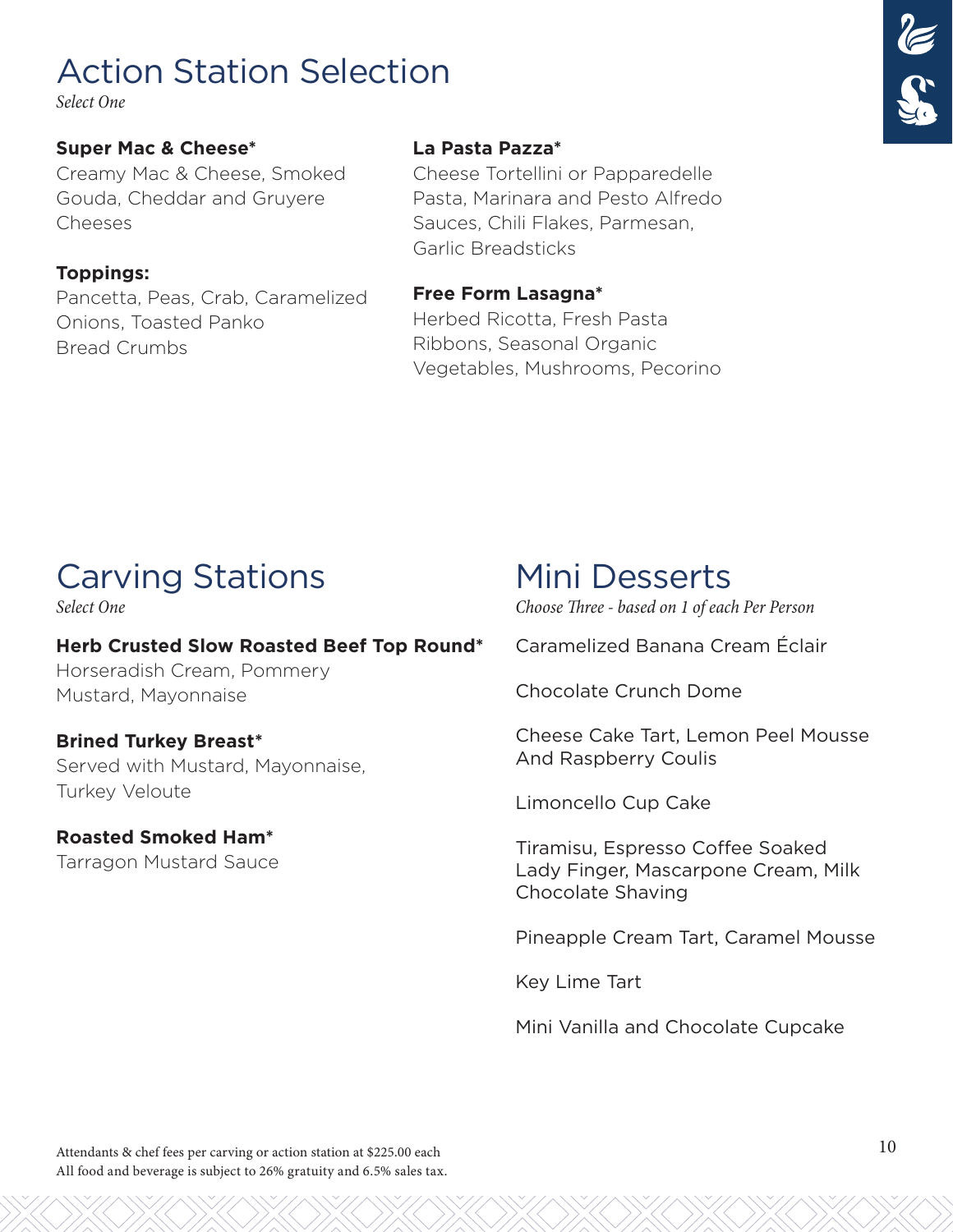

# FLAVOR SELECTIONS Wedding Cake

*A three or four tiered stacked round cake in white fondant or white buttercream is included in the wedding package (Number of tiers determined by final guest count). Select one cake flavor and one filling.*

*Note: Appliques, Upgraded Ribbon, Fresh Floral, Faux Floral or Upgraded Rhinestones Will be subject to an additional cost based on final selected design.* 

## Suggested Cake Flavor & Filling Combinations

**Signature Cake - Classic Harmony** White Chocolate Mousse, Lady Finger and Fresh Strawberry or Fresh Raspberry

**Chocolate Dream** Chocolate Flourless and Chocolate Mousse

**Chocolate Crunch Cake** Chocolate Sponge, Hazelnut Chocolate Crunch, Chocolate Mousse

**Funfetti Sponge Cake** Creamy Vanilla Cake Filling **Florida Citrus** Orange Peel Pound Cake Sponge, Vanilla Lemon Light Cream

**Red Velvet Sponge** Cream Cheese Mousse

**The All Vanilla** Lightly Soaked Vanilla Sponge, Vanilla Bavaroise Mousse

**Carrot Cake** Pineapple Comfit, Cream Cheese Filling

## Create Your Own Flavor & Filling

#### Cake

Flourless Chocolate, Chocolate, Pound Cake, Almond, Red Velvet, Carrot Cake, Coconut

#### Filling

Chocolate Mousse, White Chocolate Mousse, Vanilla Mousse, Light Lemon Peel Cream, Cream Cheese Mousse, Cream Cheese Frosting, Any Flavor of Butter Cream (Vanilla, Chocolate, Coffee, Caramel, Pistachio, Lemon)

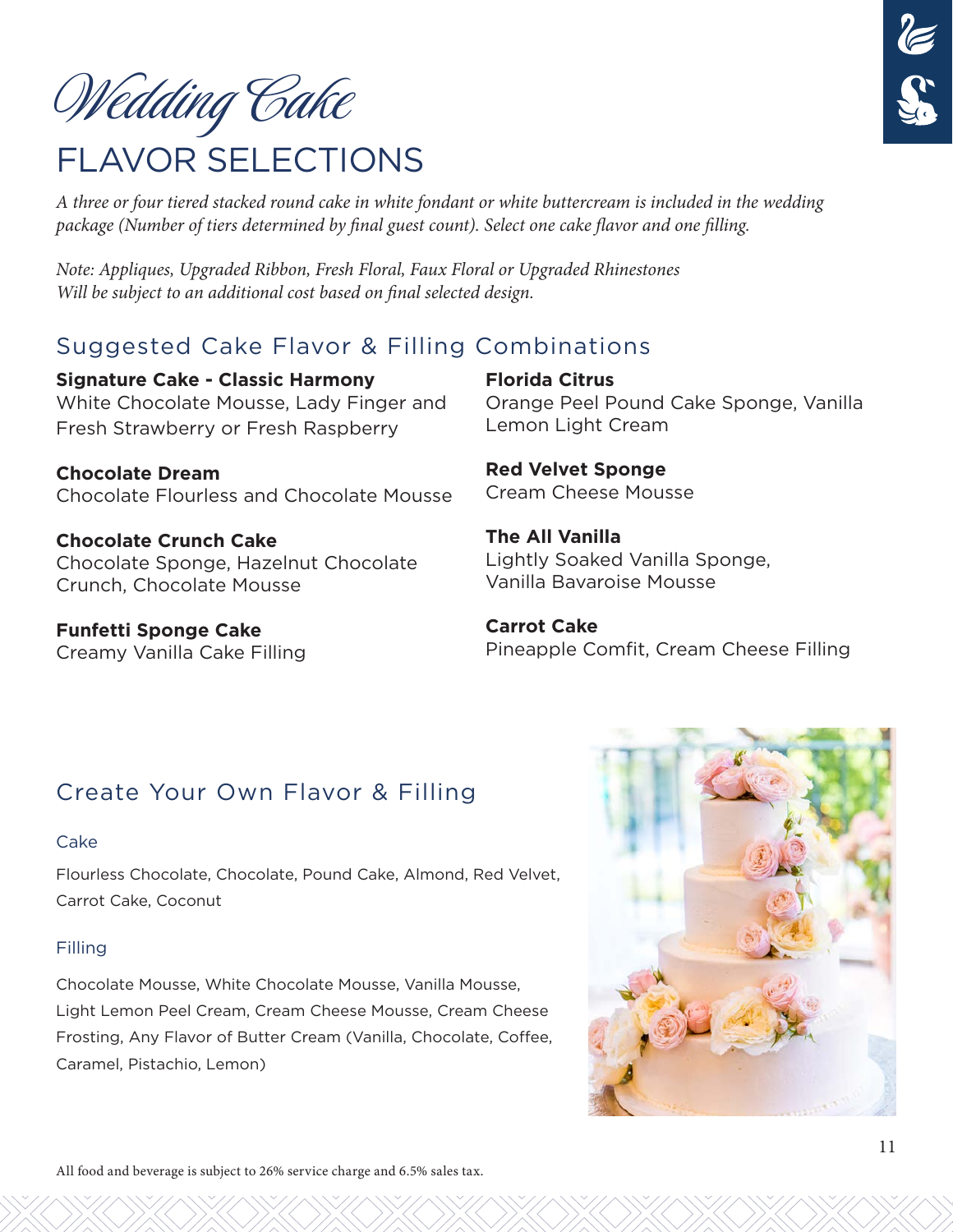Bar Package

*4 Hours included in the Wedding Reception Packages*

*Additional Hours of Bar Service \$14.00 Per Person, Per Hour Upgraded Brand Labels: \$14.00 Per Person Bartender Fee(s) at \$225.00 Each (1 Per 100 Guests) All packages include Assorted Sodas and Mineral Waters*

#### **Wedding Bar Package Brand Labels**

Bourbon: Jim Beam White Label Scotch: Johnnie Walker Red Label Vodka: New Amsterdam Gin: Beefeaters Whiskey: Seagram's 7 Rum: Bacardi Tequila: Sauza Silver

#### **Upgraded Brand Labels**

Bourbon: Jack Daniels Scotch: Johnnie Walker Black Vodka: Absolut Gin: Bombay Sapphire Whiskey: Crown Royal Rum: Flor De Cana 4 Year Tequila: Sauza Silver



All food and beverage is subject to 26% service charge and 6.5% sales tax.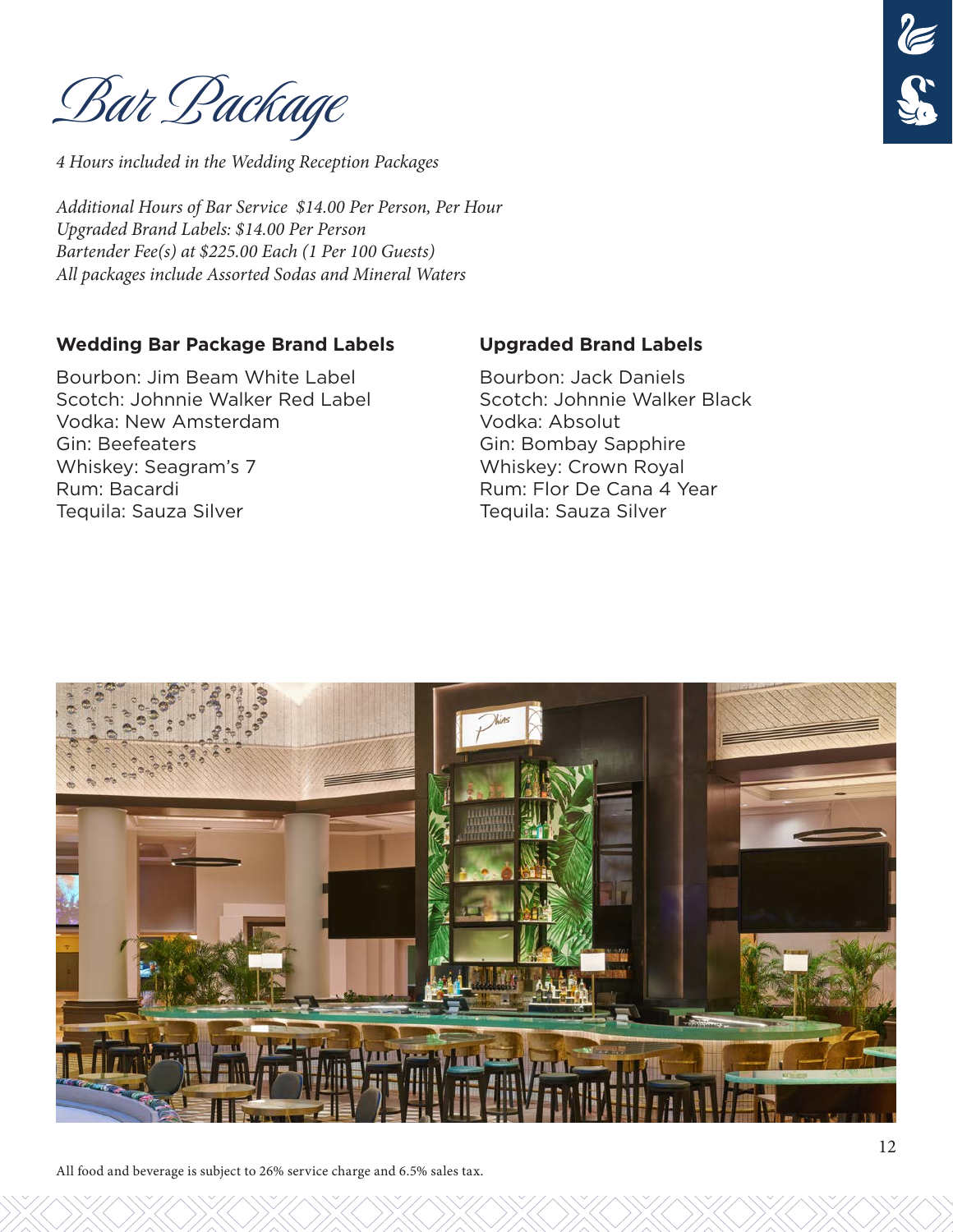## Wine

Select one Red Varietal and one White Varietal for the Bar(s) and Tableside Wine Service

#### **Red**

**White**

Cabernet Sauvignon Pinot Noir

Chardonnay Sauvignon Blanc

## Domestic Beer

Yuengling Lager, Miller Lite, Non-Alcoholic

## Premium Beer

Heineken, Corona Extra, Sam Adams

## Craft Beer

Cigar City, Funky Buddha, Florida Beer Companies, Swan & Dolphin Phins & Feathers



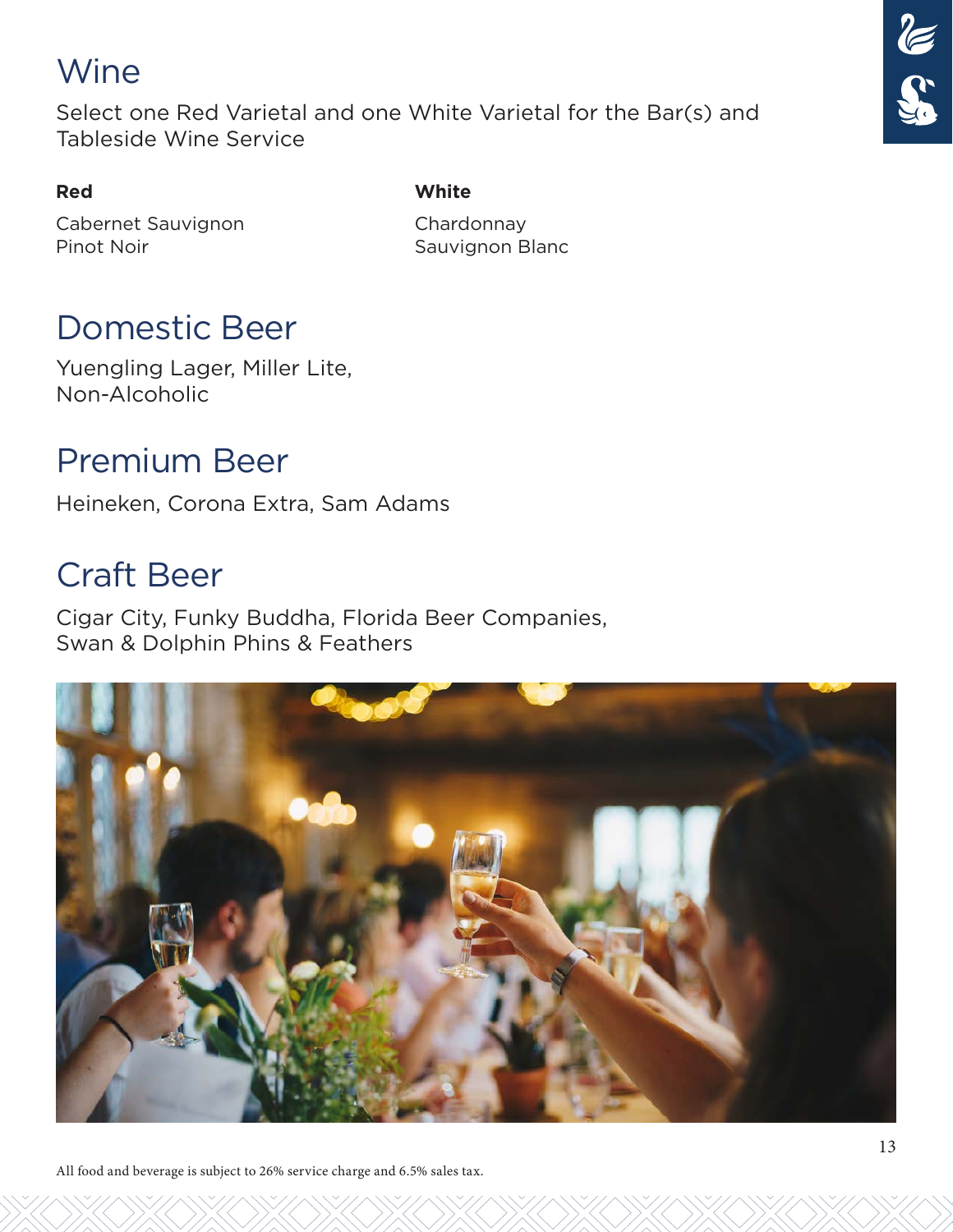## CATERING POLICIES

#### **GUARANTEE POLICY**

Ten (10) working days prior to all food functions, the Hotel requires the client to submit an expected number of guests for each scheduled event. The expected number of guests cannot be reduced by more than 10% at the time the Hotel receives the guaranteed number of guests. The guaranteed number of guests for all food functions must be submitted to the Catering Department by Noon, three (3) business days prior to the date of the function. If the guarantee is not received by the cut off date/time, the Hotel will assume that the "expected" (exp) number of guests noted at the top of the banquet event order or the expected number of guests submitted to Catering ten (10) working days prior to the event as the guarantee. The guarantee becomes the minimum number of guests used in calculating the amount to be charged and the maximum number for food preparation. Should the actual number of guests in attendance of the event exceed the guarantee; the customer will be charged for that number of guests. On plated Food and Beverage functions, the Hotel will set seating based on the guest list and seating chart given from the client.

#### **TAX**

All federal, state and municipal taxes which may be imposed or be applicable to this agreement and to the services rendered by the Hotel are in addition to the prices herein agreed upon, and the patron agrees to pay for them separately. The Current tax for Orange County is 6.5%.

#### **LABOR CHARGES/ MINIMUMS**

All Food & Beverage is subject to 26% Service Charge and 6.5% Sales Tax. This includes gratuity for banquet employees. No other fee or charge is a tip, gratuity, or service charge for any employee. Outdoor functions (excluding wedding ceremonies and wedding prereceptions/cocktail hours) will be charged a \$250.00 labor fee.

For meal functions with groups of twenty (20) or less, the Hotel will charge a \$125.00 labor fee if total food and beverage revenue does not exceed \$1,500.00. Decorative confetti, glitter, sprinkles, etc. will be subject to a clean up fee starting at \$200.00.

#### **OUTDOOR FUNCTIONS**

The Hotel reserves the right to make the decision to move any outdoor function to the inside backup space due to inclement weather. The Group will be advised of all options for the function at a minimum of eight (8) hours in advance of the event. The final call must be made at a minimum of four (4) hours in advance of the event. The hotel's decision is final. Any movement of equipment, chairs, tables and food and beverage after this time frame is subject to labor fees starting from \$250.00.

Inclement weather is defined as wind that exceeds more than 20mph, temperatures no lower than sixty (60) degrees or higher than ninety-five (95) degrees and a percentage of rain predicted at thirty percent (30%) or more during the set-up, tear down or duration of event.

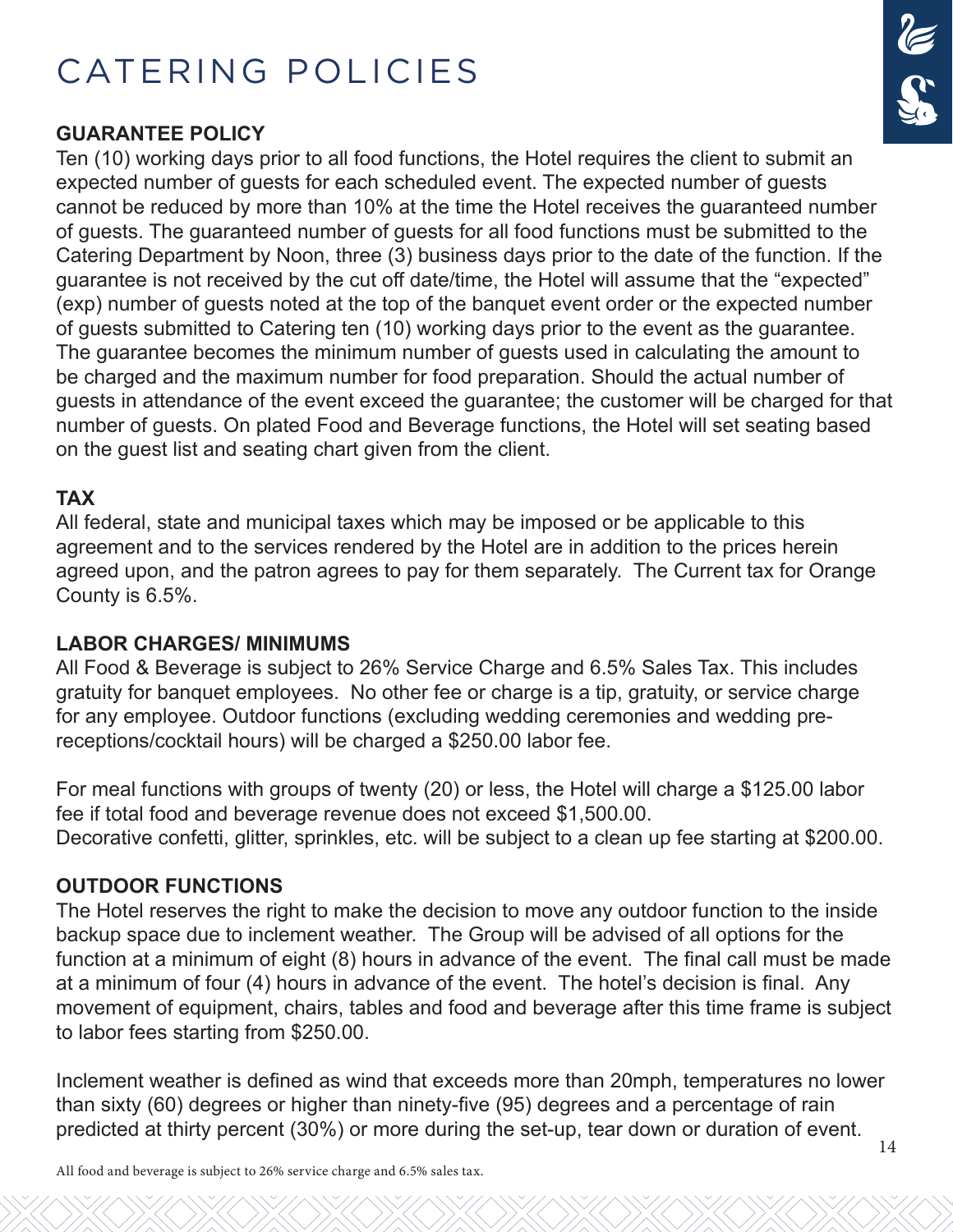#### **FOOD AND BEVERAGE**

No food or beverages of any kind will be permitted to be brought into the Hotel by the Group or any of the Group's guests or invitees. The only exception is for Wedding cakes. If a wedding cake is being brought in for an event, the Group must ensure that the vendor supplies a non-expired copy of their Certificate of Insurance to the Catering Manager.

#### **FOOD AND DRUG ADMINISTRATION CODES**

All food items are cooked to the recommended FDA Food Code temperatures, unless otherwise requested. Consuming raw or undercooked meats, seafood, shellfish, oysters or eggs may increase your risk of food borne illness. We are happy to discuss with you and attempt to accommodate any dietary or special needs diets.

#### **LOST AND FOUND**

The Hotel does not accept any responsibility for damage or loss of any merchandise or article left in the Hotel prior to, during, or following your function.

#### **DAMAGE**

Group agrees to be responsible and reimburse the Hotel for any damage done by Group or Group's guests to the Hotel.

#### **SIGNS AND BANNERS**

The Hotel has the following policy with respect to signs in the banquet and meeting areas. The Hotel reserves the right to approve all signage. All signs must be professionally printed. No signs are allowed on the guest room levels, elevators and main lobby of the guest levels, elevators and main lobby areas of the Hotel or building, exterior. Printed signs outside function rooms should be free standing or on an easel. The Hotel will assist in placing all signs and involved, a charge for the services will apply. To have professional signs made to order, please call GES at 407-934-4043 or 407-370-3892.

#### **PARKING FEES**

The Valet and Self-Parking for the Hotel is handled by a third party and is subject to change without notice.

Valet Parking Rates: Day Use Valet \$39.00 inclusive of tax each exit Overnight Valet \$39.00 plus tax per day Self-Parking Rates: Day Parking **Example 2010** S29.00 inclusive of tax each exit Overnight Guest Parking \$29.00 plus tax per day Up to (10) Complimentary Self-Parking vouchers will be provided to vendors who are working the event.

# **CE**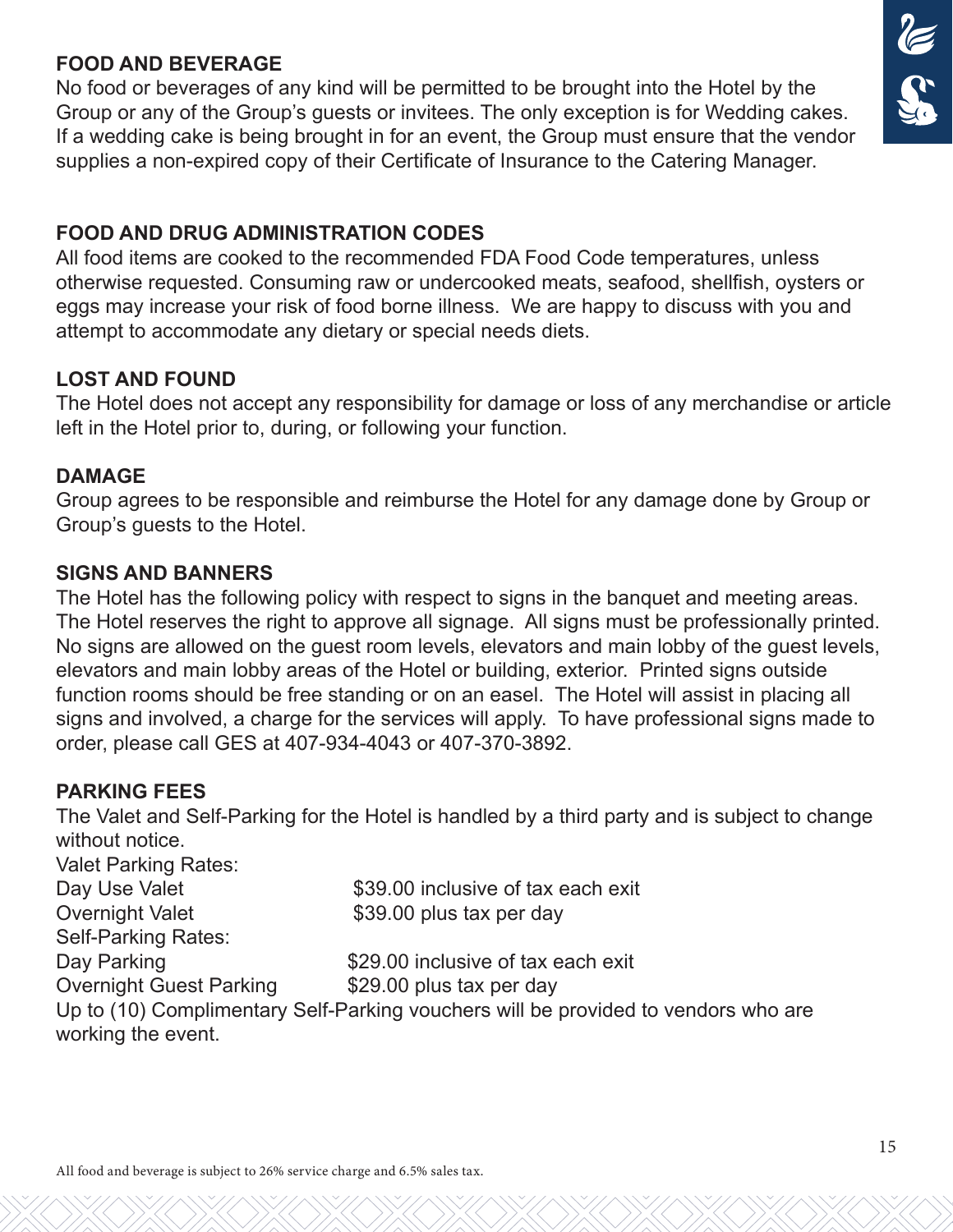#### **DÉCOR / CENTERPIECES/ ENTERTAINMENT**

The Hotel has the following policy with respect to centerpieces and décor in the banquet and meeting areas. It is incumbent upon the Reedy Creek Improvement District (the building and safety department) to insure that special events, entertainment, and convention functions take place in a safe manner concurrent with all applicable building and fire prevention codes as well as the RCID Land Development Regulations. Therefore, any event involving the use of displays, decorations, and miscellaneous items shall comply with the Epcot Building Code, the RCID Land Development Regulations and the Epcot Fire Code.

No decorative material shall be used that will ignite and allow flame to spread over the surface when exposed to a match flame. Flammable liquid or hazardous chemicals are prohibited.

Balloons or other inflatable objects must be secured in such a way as not to block any sprinkler pattern or fire protection device. Candles when used as part of a centerpiece on a table must be protected by the use of an ornamental globe. Live decorations (centerpieces, table displays) shall be kept in a moist condition. Should they become dry and subject to ignition, they shall be removed immediately. No type of sparkler will be permitted.

#### **NON-CONTRACTED OUTSIDE VENDORS**

Should the Group choose to hire an outside vendor for providers of services not listed above (e.g. flowers, linen rental, furniture rental, DJ, Band, etc.) who are not on the Hotel's Preferred Vendor list, then the Group shall ensure that the outside vendor supplies a non-expired copy of their Certificate of Insurance to the Catering Manager as well as a signed copy of the Outside Vendor Agreement.

#### **ROOM EXTENSIONS AND SETUP FEES**

For events that require more than 2 hours of set-up, tear down, or that wish to extend beyond the (4) Four-hour reception time frame, there will be additional fees incurred. Fees will be factored on the number of hours needed, number of guests, what day of the week and time of the day starting from \$1,000.00 and up.

#### **CONTRACTED VENDORS**

Hotel has contracted with the following providers of services (e.g., audio-visual services) that Group shall use to provide services for its meeting or event. All Audio Visual items will be charged by Presentation Services Audio Visual at current published prices plus service charge and state tax.

GES – Exclusive provider of electrical services, and daily / pre & post exhibit hall cleaning services.

TentLogix/Premier –Exclusive provider for Rental/construction of all tents erected on property.